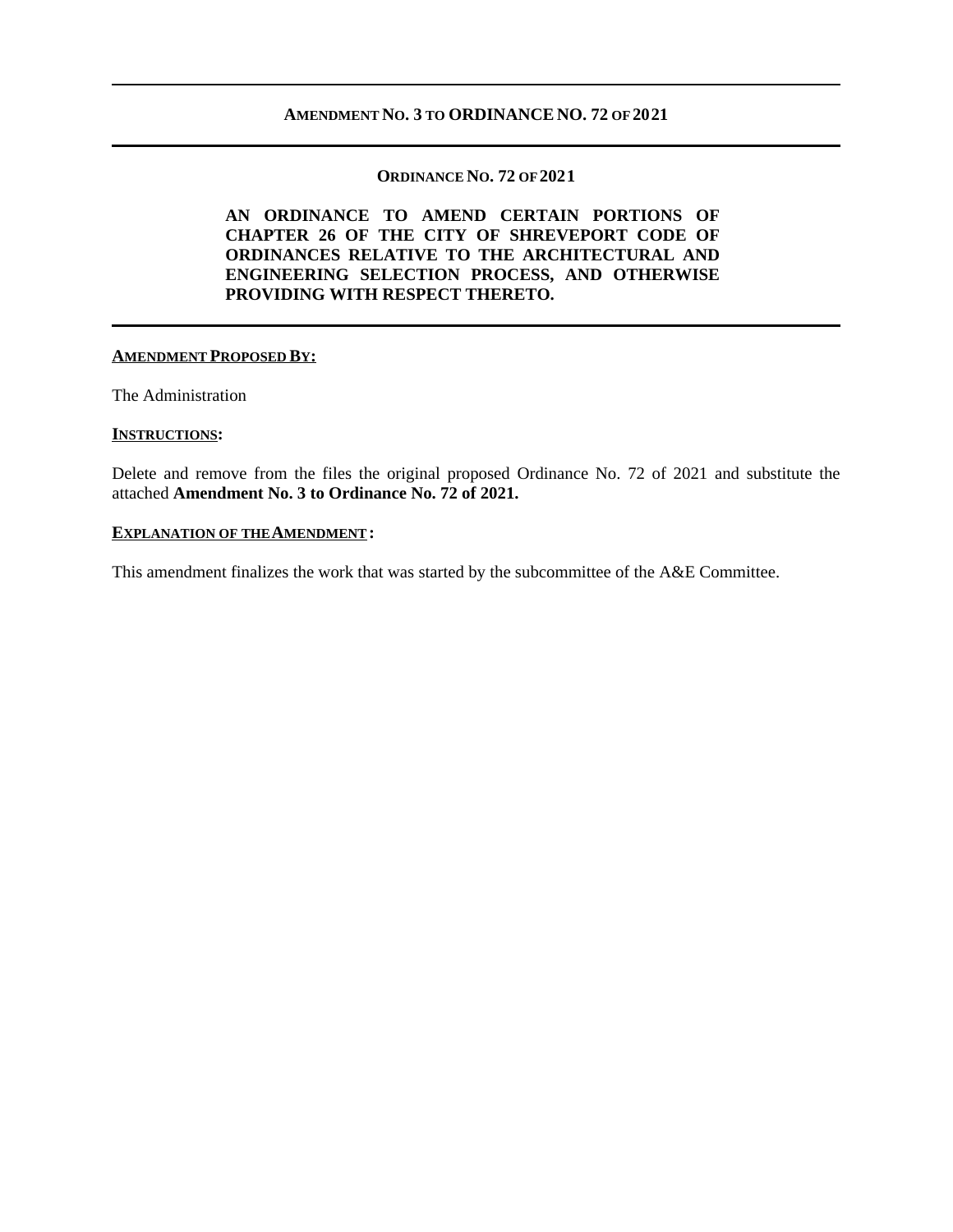#### **ORDINANCE NO. 72 OF 2021**

# **AN ORDINANCE TO AMEND CERTAIN PORTIONS OF CHAPTER 26 OF THE CITY OF SHREVEPORT CODE OF ORDINANCES RELATIVE TO THE ARCHITECTURAL AND ENGINEERING SELECTION PROCESS, AND OTHERWISE PROVIDING WITH RESPECT THERETO.**

#### **BY COUNCIL MEMBER: LEVETTE FULLER**

**WHEREAS**, the City of Shreveport's Architectural and Engineering Selection Committee has deemed it desirable and necessary to amend certain provisions of the selection process for firms seeking to provide architectural, engineering, interior design construction management, land surveying and landscape architectural services on City projects of maintenance, construction and other public works.

**BE IT ORDAINED** by the City Council of the City of Shreveport, Louisiana, in due regular and legal session convened, that Chapter 26, Article VI, Division 3 is hereby amended and re-enacted to read as follows:

## **DIVISION 3. - ARCHITECTURAL AND ENGINEERING SERVICES**

#### **Sec. 26-241. - Purpose.**

The purposes of this division is to assure that the city selects qualified firms to provide it with architectural, engineering, interior design, construction management, land surveying and landscape architectural services in an open and competitive manner and to provide that firms whose primary business address is in the Shreveport-Bossier metropolitan area are selected to provide these services when they are properly qualified and are experienced in the type of work needed by the city.

If the project is bound by Federal or State laws, policies, or guidelines, then the Federal or State laws, policies or guidelines will supersede this division.

#### **Sec. 26-242. - Definitions.**

For the purposes of this division, the following words and phrases shall have the meanings set forth below unless the context clearly indicates otherwise.

*A/E selection committee* means the architectural and engineering selection committee created under the provisions of this division.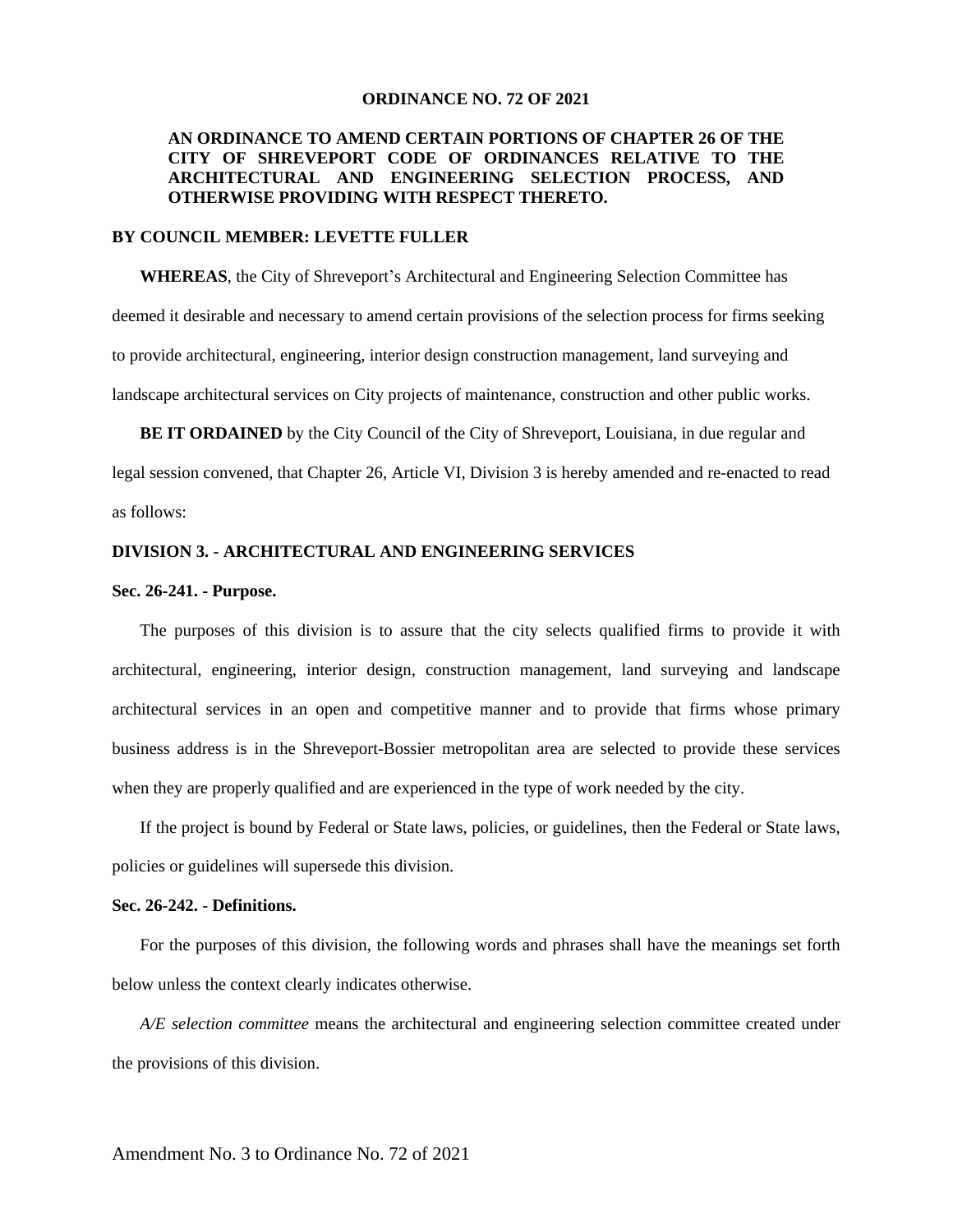*Architect* means any person registered and licensed to practice architecture under the laws of the state of Louisiana.

*Architectural/engineering (A/E) professional service* means services of an architectural, engineering, interior design, land surveying, construction management or landscape architectural nature plus incidental services that members of these professions and their employees may logically or justifiably perform; and services that must be performed by a person or entity licensed, registered, or certified to perform those services. A/E services shall include the following specific but nonexclusive list of services:

- (a) Feasibility studies, project master plans, environmental impact studies or assessments, space studies, preparation of applications for funding, analyses of overhead, operations and maintenance expenses, the preparation of cash flow analyses, rate schedules and economic analyses and such other study and evaluation documents as may be needed for a project.
- (b) Design services to provide drawings, plans, specifications, and cost estimates for construction which may include program development, energy analysis, interior design, and landscaping.
- (c) Construction layout and staking services.
- (d) Observation and inspection of project construction.
- (e) Construction manager/advisor services, as defined herein.
- (f) Special supplementary work items such as surveys, models, displays or presentations.
- (g) Participation in structured independent review processes, including, but not limited to, cost estimating, project peer review, value engineering and constructability reviews.

*City* means the City of Shreveport, Louisiana, its departments and subdepartments and the city's agencies, boards, and commissions.

*City's agencies, boards and commissions* means agencies, boards and commissions that are controlled by or dependent on the city's executive and legislative branches, as well as the metropolitan planning commission.

*Construction manager/advisor* means a design professional who assists, beyond ordinary project inspection and observation, in the management of construction projects for the city.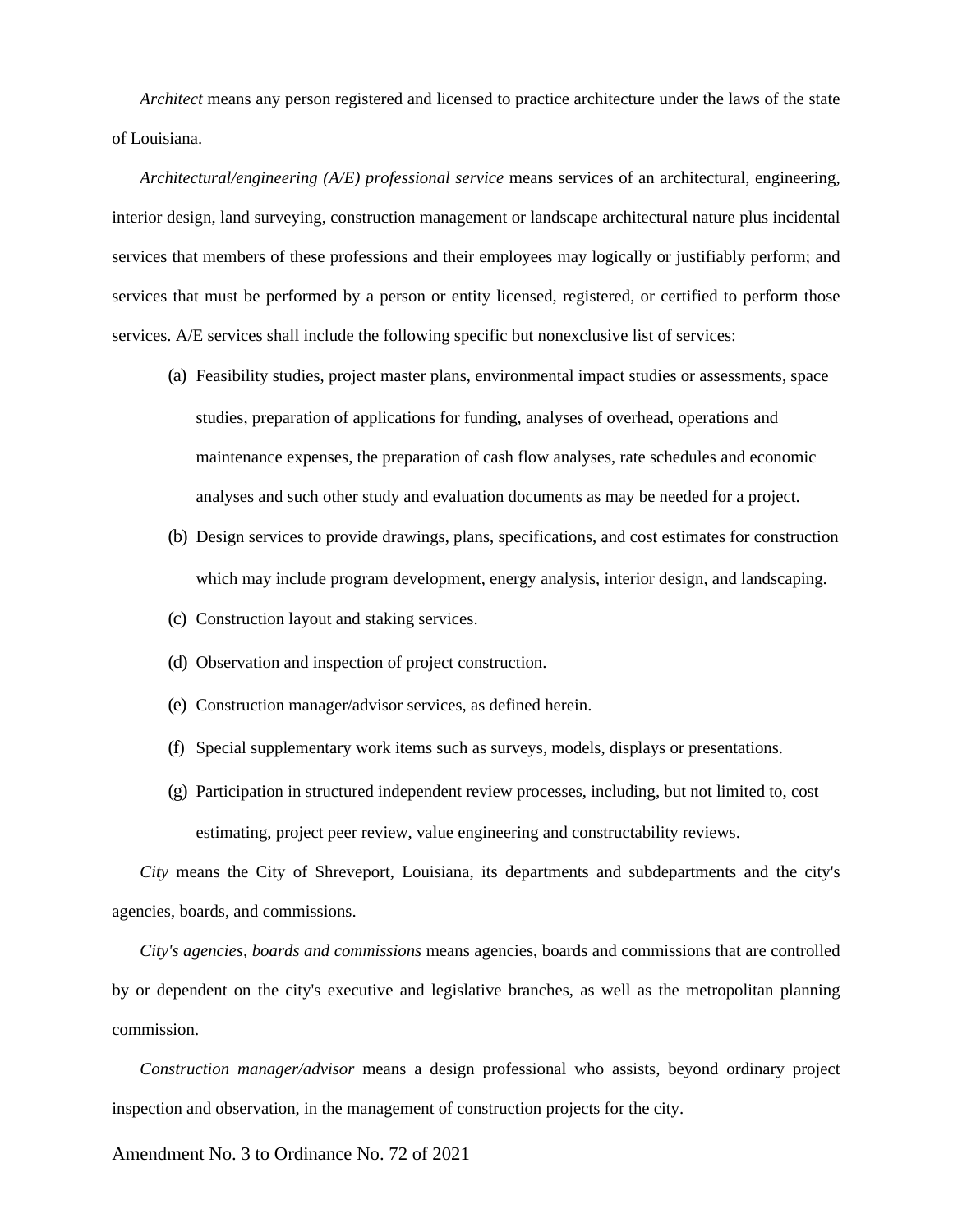*Design professional* means any architect, engineer, interior designer, land surveyor, construction manager or landscape architect, as appropriate.

*Engineer* means any person registered and licensed to practice engineering under the laws of the state of Louisiana.

*Interior designer* means any person registered as an interior designer under the laws of the state of Louisiana or any unlicensed person who provides similar services.

*Land surveyor* means any person registered and licensed to conduct land surveying under the laws of the state of Louisiana.

*Landscape architect* means any person registered and licensed to practice landscape architecture under the laws of the state of Louisiana.

*Mayor* means the duly elected mayor of the city or the mayor pro tem when vested with the powers of the office of the mayor.

*Project* means the description of work as described in the announcement published in the official journal as described in this division.

*Solicitation* means a formal request for the submission of competitive proposals.

*Submittal* means all documentation and information submitted in response to a formal solicitation request.

*User agency* means the city department, board, commission or authority or public utility undertaking a specific project.

## **Sec. 26-243. - Architectural and engineering (A/E) selection committee**

The competitive selection process for A/E professional services shall be conducted by the following members of the A/E selection committee:

- 1. City Council Chair
- 2. City Council Vice- Chair
- 3. Director of Public Works, or his/her designee
- 4. Director of Water and Sewerage, or his/her designee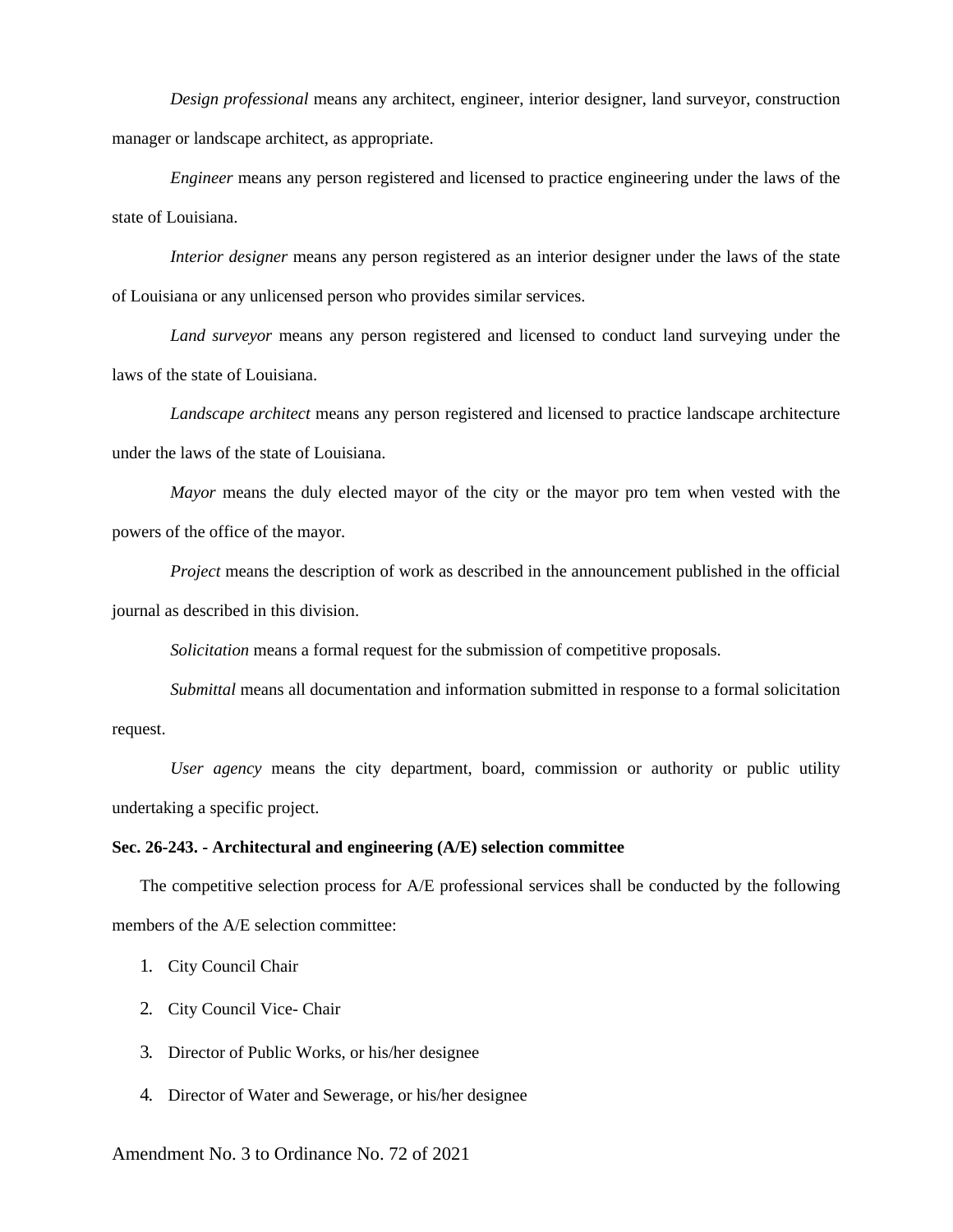- 5. Disadvantaged Business Enterprise (DBE) Director, or his/her designee
- 6. City Engineer, or his/her designee
- 7. City Architect, or his/her designee
- 8. The Director of the department, or his/her designee, that submitted the solicitation, unless the solicitation is from either the Department of Public Works or Water and Sewerage

when specialized expertise is desired

by the committee, the mayor may designate one or more persons to serve as nonvoting members of the committee while it considers matters related to that specific project.

- 9. Four (4) citizen members appointed by the Mayor from the following groups:
	- a. One (1) citizen who is not a city employee and holds or has retired from a managerial position in the business or financial community;
	- b. One (1) citizen who is not a city employee selected from a list of candidates, not to exceed three (3), submitted by either the African American Chamber of Commerce or the Shreveport Chapter of the National Association for the Advancement of Colored People (NAACP);
	- c. One (1) citizen who is not a city employee, selected from a list of candidates, not to exceed three (3), submitted by the Shreveport Chapter of the American Institute of Architects. The citizen architect will only serve on the A/E selection committee when the submitted solicitation relates to architectural submittals; and
	- d. One (1) citizen who is not a city employee, selected from a list of candidates, not to exceed three (3), submitted by the Shreveport Chapter of the American Society of Civil Engineers or the Shreveport Chapter of the Louisiana Engineering Society. The citizen engineer will only serve on the A/E selection committee when the submitted solicitation relates to engineering submittals.
	- e. All citizen members may serve two (2) consecutive three-year terms. No citizen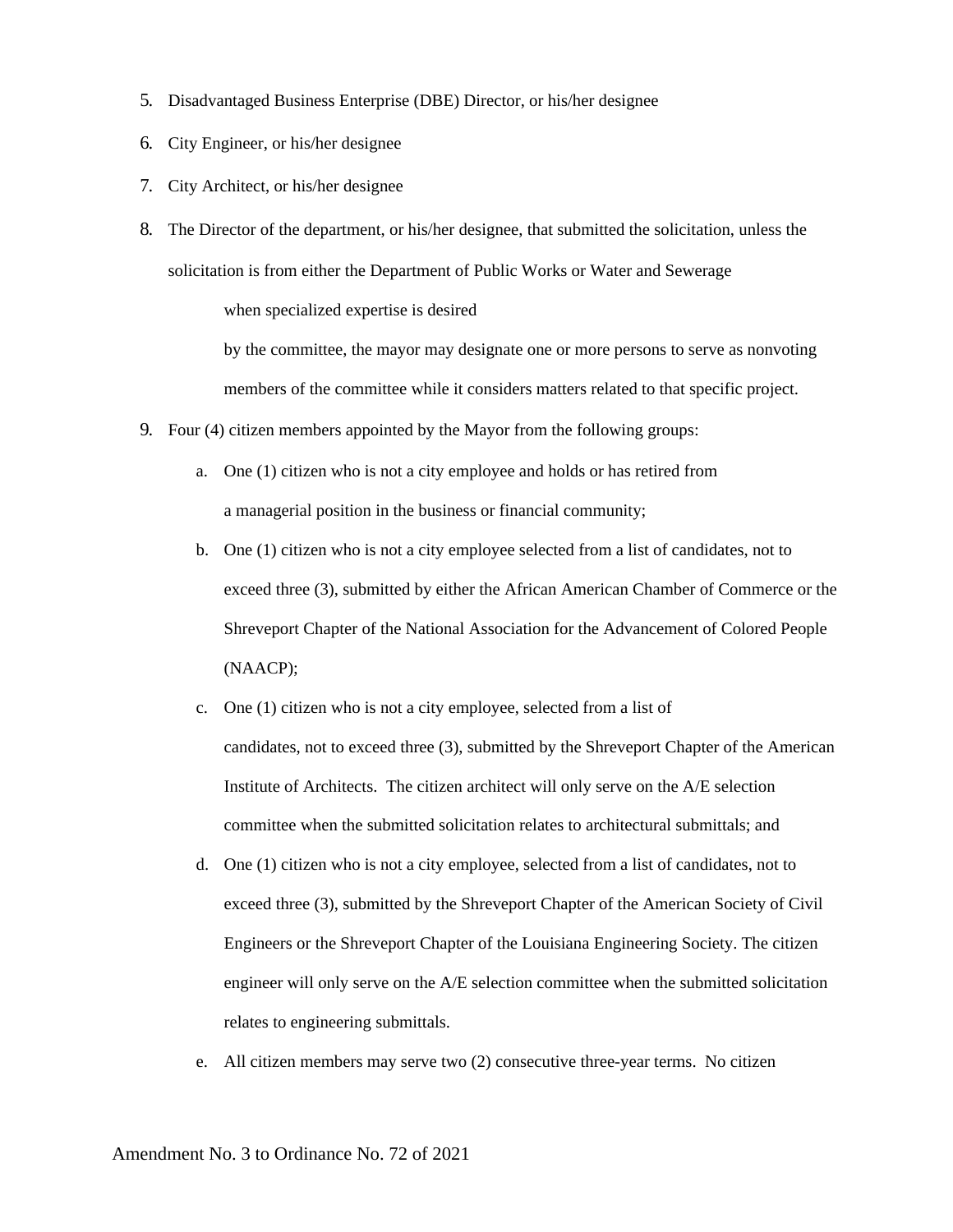appointee shall serve a third consecutive term; however, they may remain on the committed until their respective successor has been confirmed.

- f. All citizen members, including the architect and the engineer, and their respective employing firms, if appropriate, shall not be eligible to compete for city A/E contracts or be employed by or be a subcontractor to an A/E firm awarded a contract through the A/E selection process: (1) while serving on the A/E selection committee; and (2) for six months after their term of service has ended, and for any additional period of time required by applicable law, including the Louisiana Code of Governmental Ethics.
- 10. The purchasing agent shall serve as a nonvoting member of the A/E selection committee and shall maintain its records.
- 11. Six voting members of the A/E selection committee shall constitute a quorum.
- 12. The A/E selection committee shall select a chairperson who shall serve a one-year term or until their respective successor is elected. An election for chairperson shall be held each year.

## **Sec. 26-244. - Architectural and engineering contract amount**

- 1. This process shall apply to all architectural/engineering (A/E) professional services contracts negotiated by any city agency, board, commission, or authority when the initial amount of the contract exceeds \$150,000.00 or when the initial amount of the contract is less than \$150,000.00 but the scope of work is likely to increase so that the final contract amount exceeds \$150,000.00.
- 2. All contracts for A/E professional services where the initial amount of such contract exceeds \$150,000.00 or when the initial amount of the contract is less than \$150,000.00 but the scope of work is likely to increase so that the final contract amount exceeds \$150,000.00 shall be selected on a competitive basis based on the qualifications of the firm, its employees or individual design professionals and any other relevant criteria, except that price shall not become a factor until after selection.

# **Sec. 26-245. – Announcement of requests for services**

1. It shall be the policy of the city to publicly announce all requirements for the competitive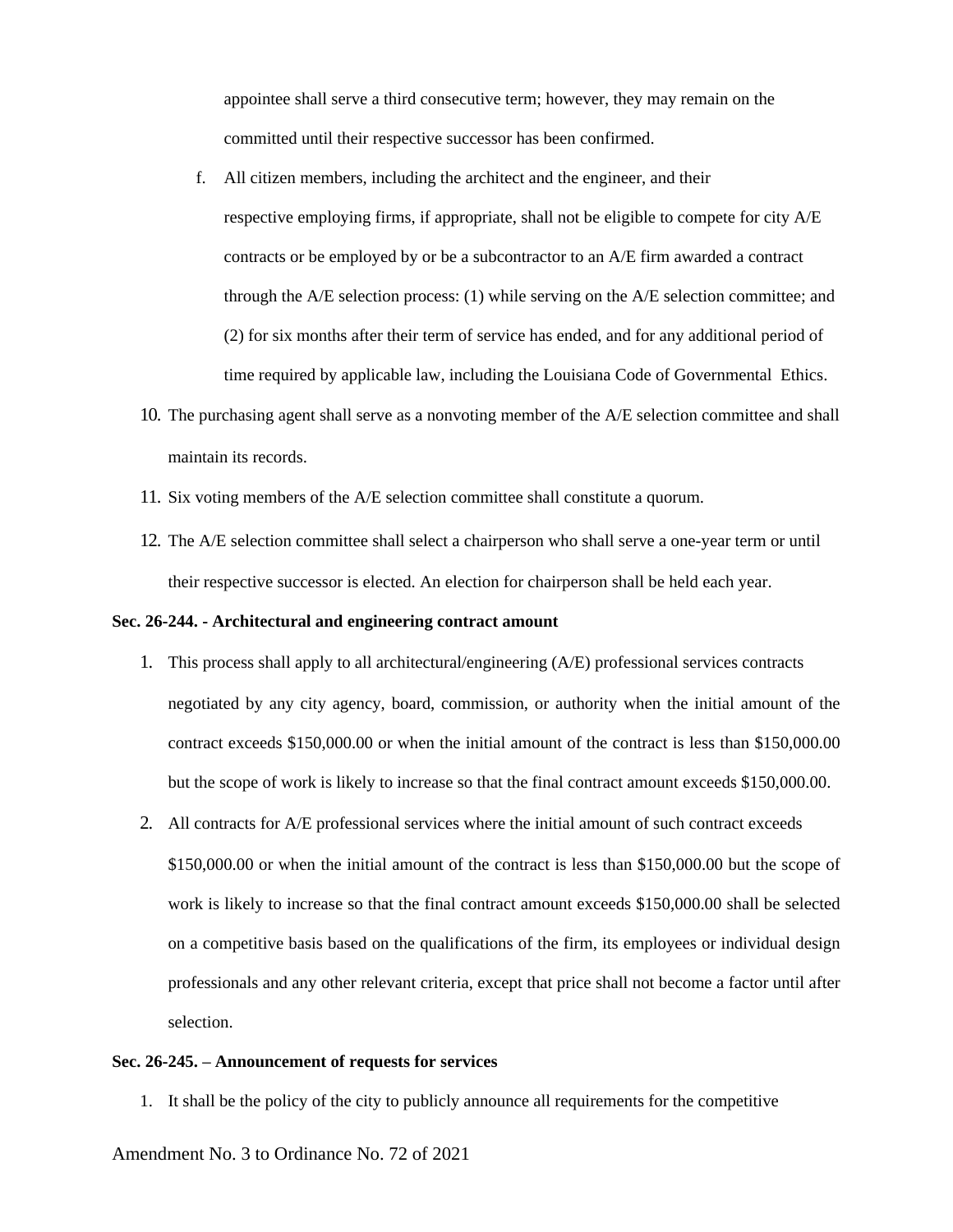selection of A/E professional services and to negotiate contracts for those services based on demonstrated competency, qualifications, and performance on previous contracts, provided that those services are rendered at a fair and reasonable price.

2. When it is determined that the city needs to obtain A/E services, the purchasing agent shall require that the announcement for solicitation of such services be published in the official journal, transmitted via the City's electronic bid notification and procurement system, published on the official website for the City of Shreveport, transmitted to each member of the city council, and each member of the A/E committee. This announcement shall invite all interested parties to submit within a specified time, (minimum of 25 calendar days) letters of interest in being selected for this specific project, together with a Form SF 330 describing the firm or individual's experience related to the project and such other information as the announcement may specify. The notice shall contain a general description of the project and an estimated fee range for the contract, if known. These submittals shall include the relevant pages of the SF 330 form and any information which is deemed relevant by the interested party, or which has been requested in the city's official notification.

## **Sec. 26-246. - Architectural and engineering committee selection process.**

- 1. Committee Evaluation
	- (a) The A/E selection committee shall evaluate all submittals from A/E firms to determine the firms which it considers most qualified for and suited to perform the work.
	- (b) Initial review of the submittals are appropriate for Executive Session for the following purposes:
		- 1. To narrow the field of potential candidates which will be considered for the award of a contract, and
		- 2. To evaluate and score the proposals to create a smaller number of potential candidates which meet the specified requirements.

The committee must conduct discussions involving the actual award of a contract in open session.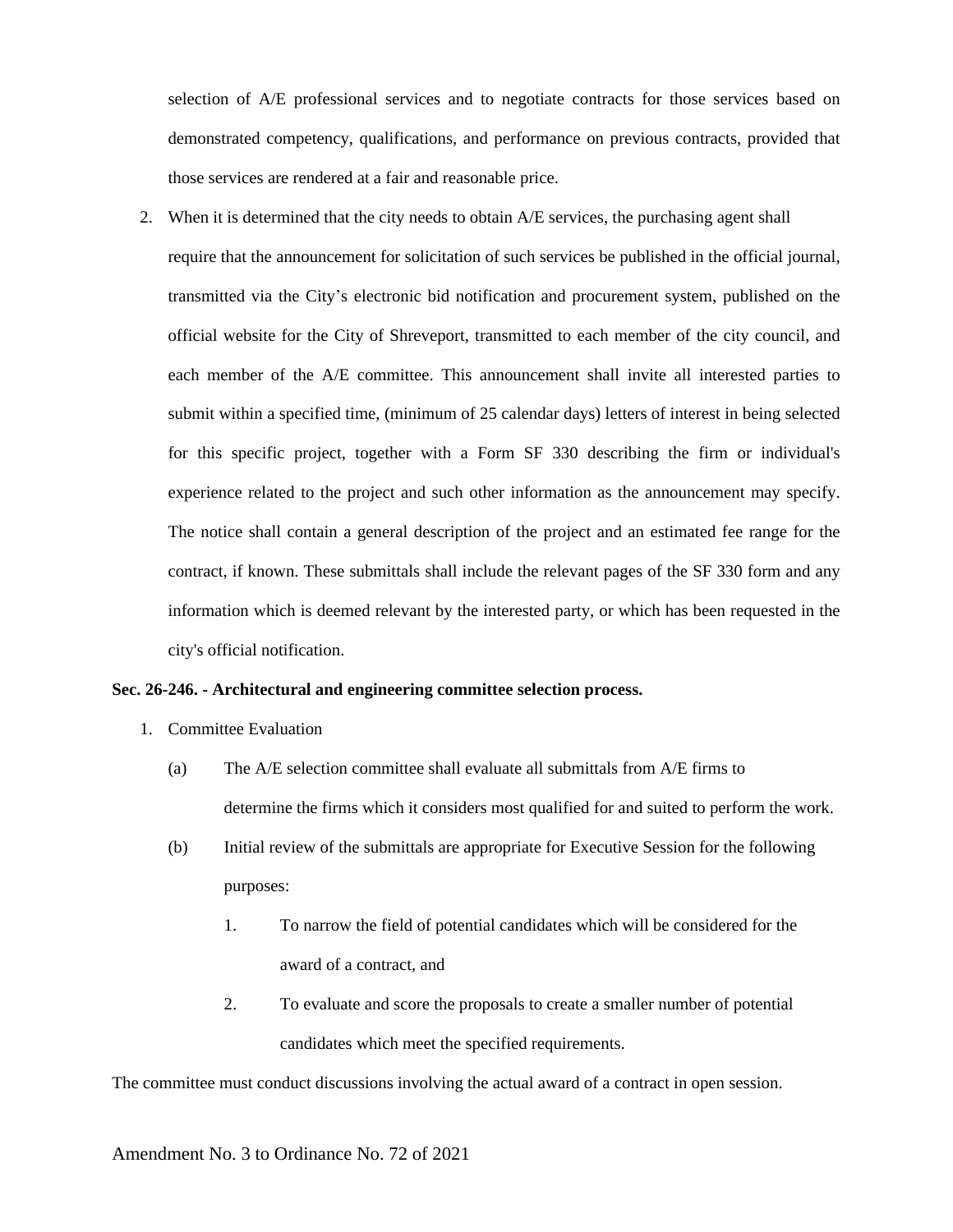- (c) The A/E selection committee may conduct interviews with up to three of the submitting firms if it finds that such interviews are warranted and will assist in the selection process.
	- 1. When interviews are held, no member or representative of a submitting firm or individual for the project under consideration who is not being interviewed shall be present.
- 2. Scoring.
	- a) Scores. Scores ranging from one (1) to five (5) shall be assigned to the criterion outlined herein.
	- b) Weight Assignments. The department head requesting the issuance of a solicitation

for services shall determine the relative weight of each criterion based on the importance of each factor in the completion of a successful project. Weights shall be assigned before the request for solicitations is advertised. Weights shall be assigned in accordance with the following scale: 1=Low Importance, 2=Medium Importance 3=High Importance. Designated weights shall be multiplied by each individual score to get the total weighted points for each item.

- 3. Evaluation Criteria. The following criteria shall be considered in the evaluation of each submission:
	- a) Capability to perform all or most aspects of the project;
	- b) Consideration of any past or pending criminal or civil litigation, past or present administrative discipline and any other actions adverse to the firm or individual within the last five (5) years;
	- c) Fair share participation pursuant to Chapter 2, Article VIII of the Shreveport City Code of Ordinances;
	- d) Qualifications of all professionals essential to the work to be performed;
	- e) Current workload;
	- f) Qualifications of Sub-Consultants;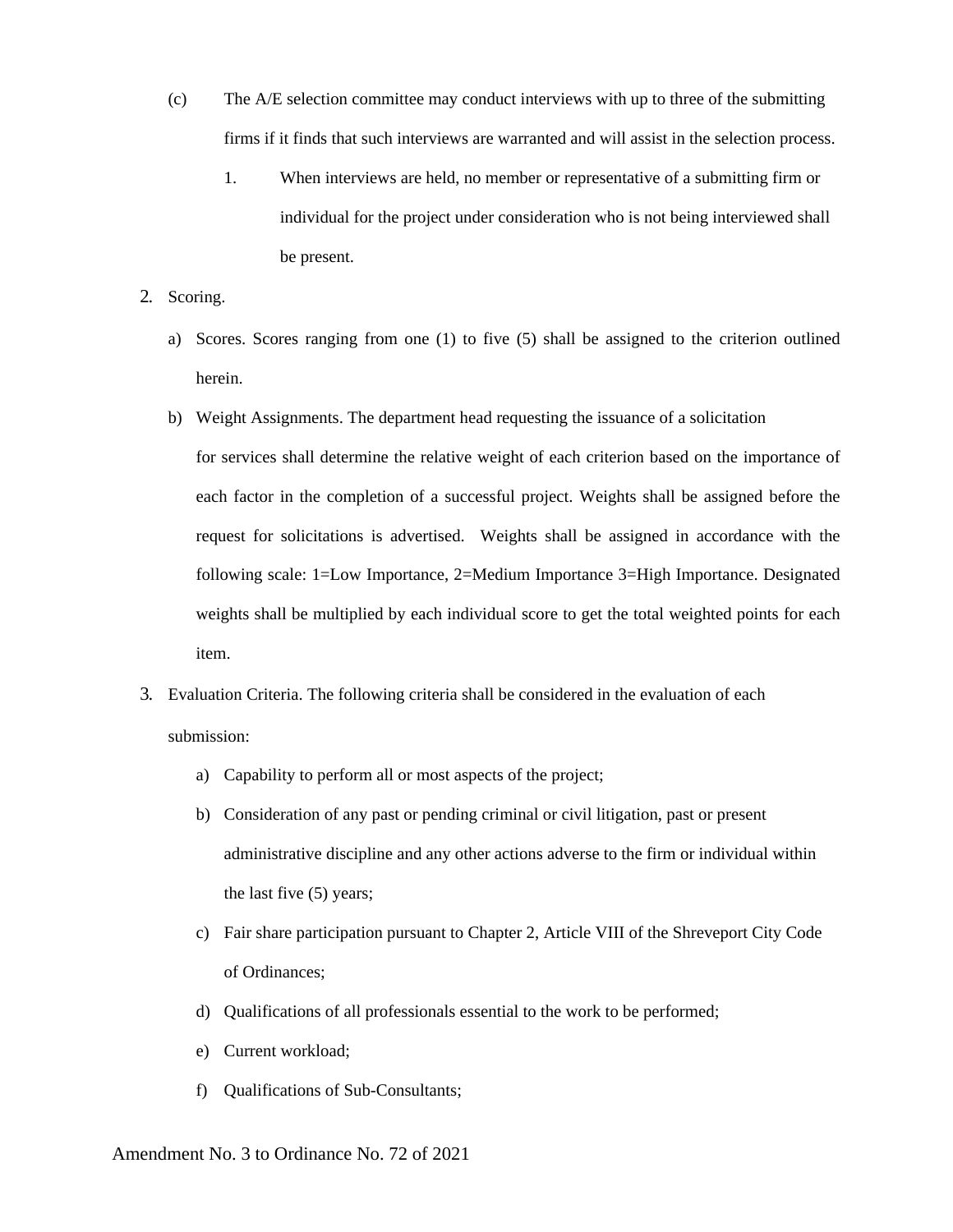- g) Understanding of program or project including potential challenges and the City's special concerns, if any;
- h) Past performance on City projects to include but not limited to meeting deadlines; and
	- a. If there has been no performance on past City projects, the City may solicit past performance information from all available sources including information from other government agencies and officials.
- i) Location of assigned team and staff office relative to project.
- j) Presentation
	- (1) Compare the firms' different approaches to the design process,
	- (2) Interpretations and understanding of the project requirements
	- (3) Management approach to technical requirements
	- (4) Compare styles of project managers and their approach to the project
	- (5) Ability to communicate and form successful working relationships

## **Section 26-247. – Submission Evaluation Process**

- 1. The Purchasing Agent and/or their designee shall provide all committee members with a complete and accurate copy of the solicitation for bids and all issued amendments  $\&$  addendums for the subject project. After all submissions are received and no later than five (5) days prior to the meeting of the A/E selection committee, the Purchasing Agent and/or their designee shall provide all committee members with one copy of each submission to be reviewed.
- 2. Committee Scoring.
	- a)A quorum of voting A/E committee members physically present at a regular meeting

shall meet to discuss each submission and each member shall individually score each submission.

b) The evaluation process shall be led and conducted by the department head who submitted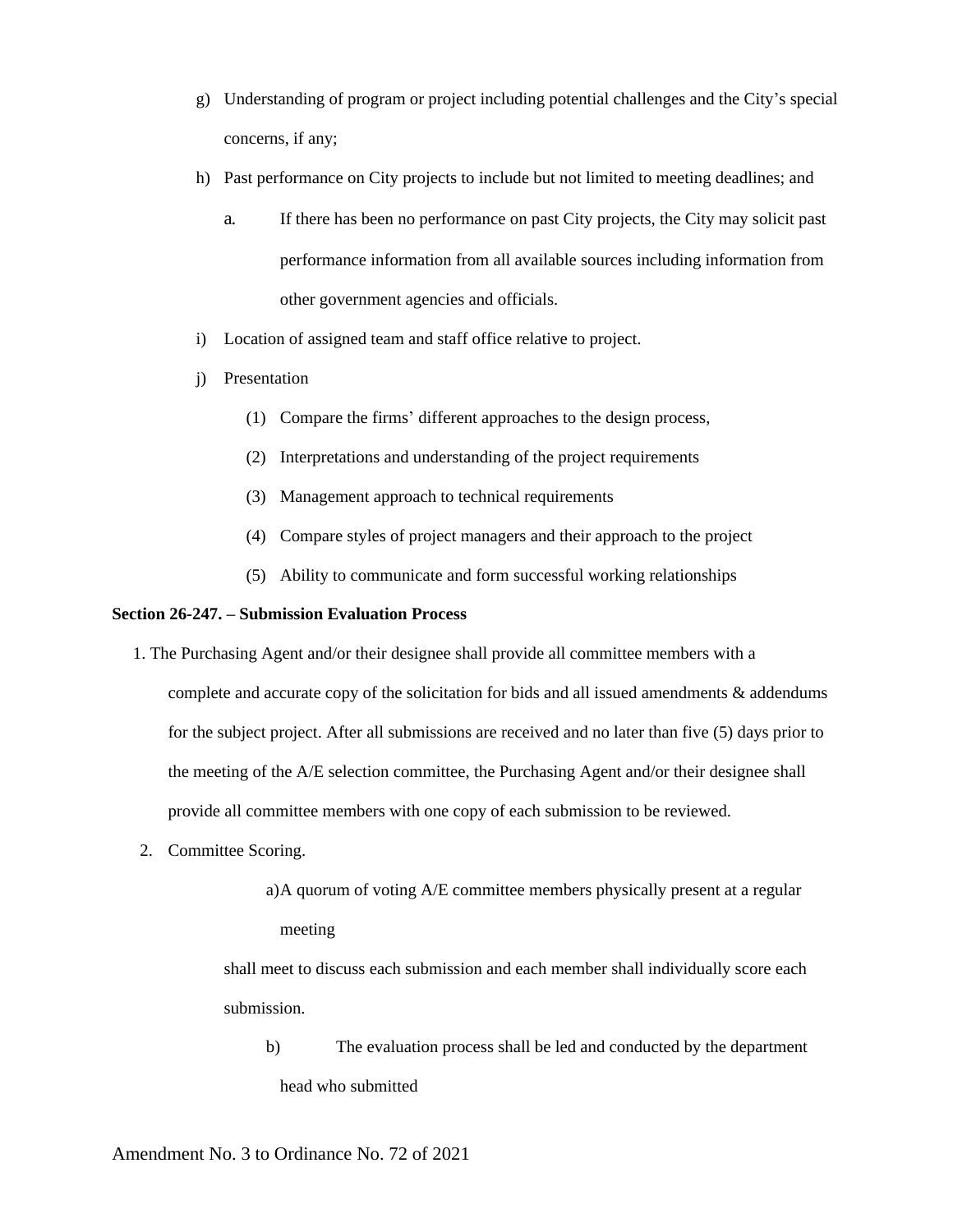the solicitation for the submittals or his designee.

c)Points shall be assigned to only one submission at a time before moving on to the next,

until all submissions have been evaluated.

d) During the evaluation process, the purchasing agent or his designee shall keep the only

document for recording the points assigned by the committee to each submittal.

e)Upon completion of the committee's evaluation, a final score shall be assigned to each

submittal.

f)If the committee chooses to interview candidates, the selection shall be made based on the presentation scoring

## **Sec. 26-248. - Committee Recommendation Post Evaluation**

- 1. The committee may take into consideration the scoring and shall recommend up to three of the highest scoring firms to the mayor.
- 2. For all contracts, the mayor shall then select any one of the firms recommended to him by the A/E selection committee and direct the relevant department, agency, or commission to negotiate a contract with the selected firm for services for a fee or at rates of pay fair to both parties.
- 3. Once the mayor has selected an A/E firm from the list submitted by the A/E selection committee, the committee shall notify all firms which submitted letters of interest on the project of the selection which has been made.
- 4. Should the mayor or his designee be unable to negotiate a satisfactory contract with any one of the firms or individuals recommended by the A/E selection committee, negotiations with that firm or individual shall be terminated and the A/E firm or individual notified in writing of the reason(s) therefor. The mayor may then direct the appropriate persons to negotiate with either one of the remaining A/E firms recommended for the project by the A/E selection committee. If the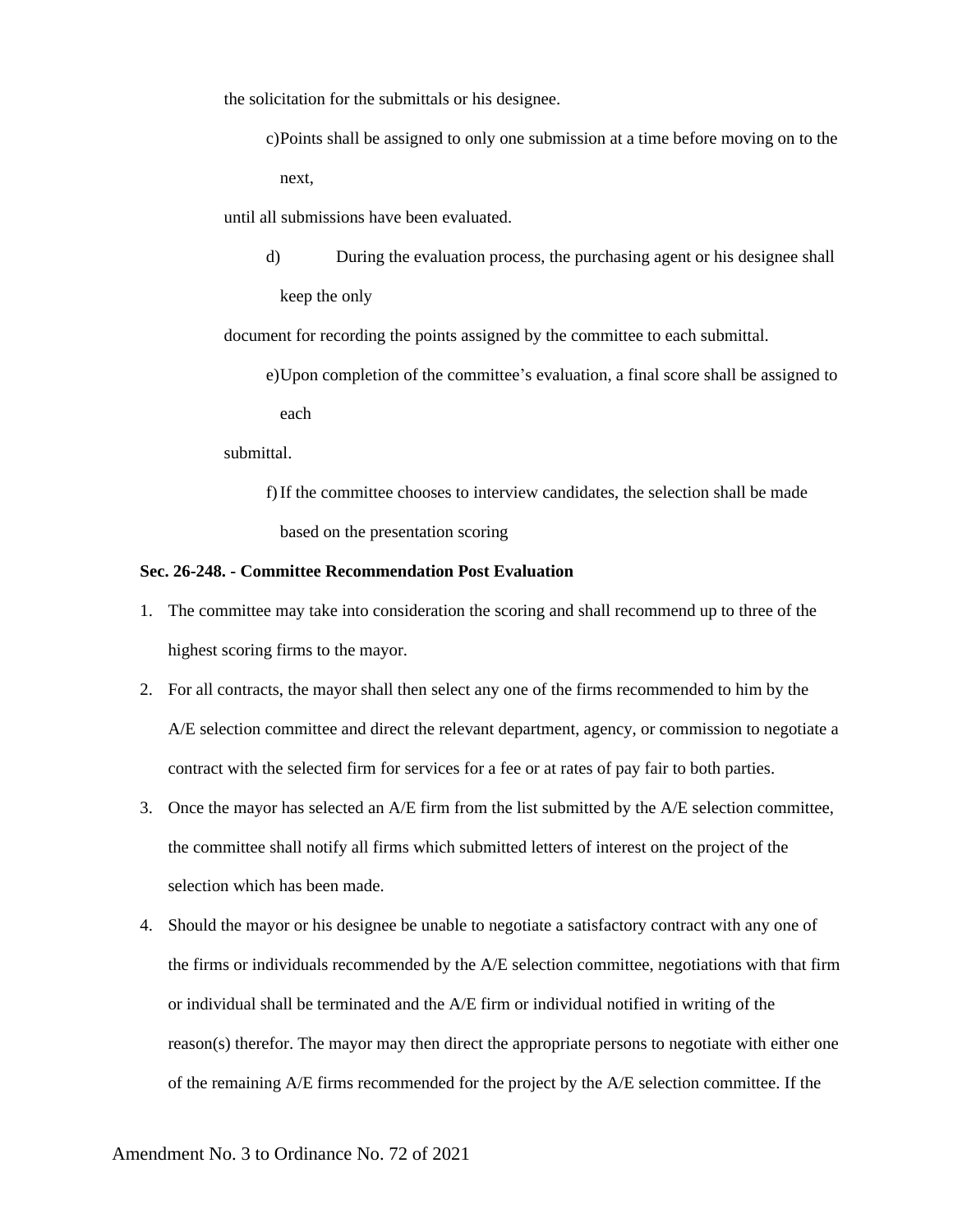mayor is unable to reach a satisfactory agreement with any of the firms recommended by the A/E selection committee for a project, then the A/E selection committee shall be required to reopen the selection process by publishing a new announcement as required by Sec. 26-245 and submit a new list of firms to the mayor.

# **Sec. 26-249. - Additional Duties of the A/E Committee**

The purchasing agent shall cause the A/E selection committee to:

- 1. Provide notice and an agenda of all meetings in accordance with the Open Meetings Law;
- 2. Provide a copy of the minutes of each meeting which shall include all recommendations of the committee in accordance with the Open Meetings Law;
- 3. Produce a quarterly report for the council and to deliver to the clerk of council by January 1, April 1, July 1, and October 1. The report should include the following:
	- a) Names of the A/E firms or individuals selected during the previous three months,
	- b) Dollar amount of each contract,
	- c) Any amendments to each contract,
	- d) Names of the firms submitted to the mayor and not selected for each project, and
	- e) Any other information requested by the chairman of the council or the chairman of the audit and finance committee.
	- f) This report shall also include the names of A/E firms or individuals selected during the previous three months for which the initial contract amount was less than \$150,000.00, the initial dollar amounts of each contract and subsequent amendments to it and the purpose of the work. This report shall also include the total amount of fees awarded by the city for professional services within the past four years for each firm or individual design professional providing A/E professional services.

## **Sec. 26-250. – Notification**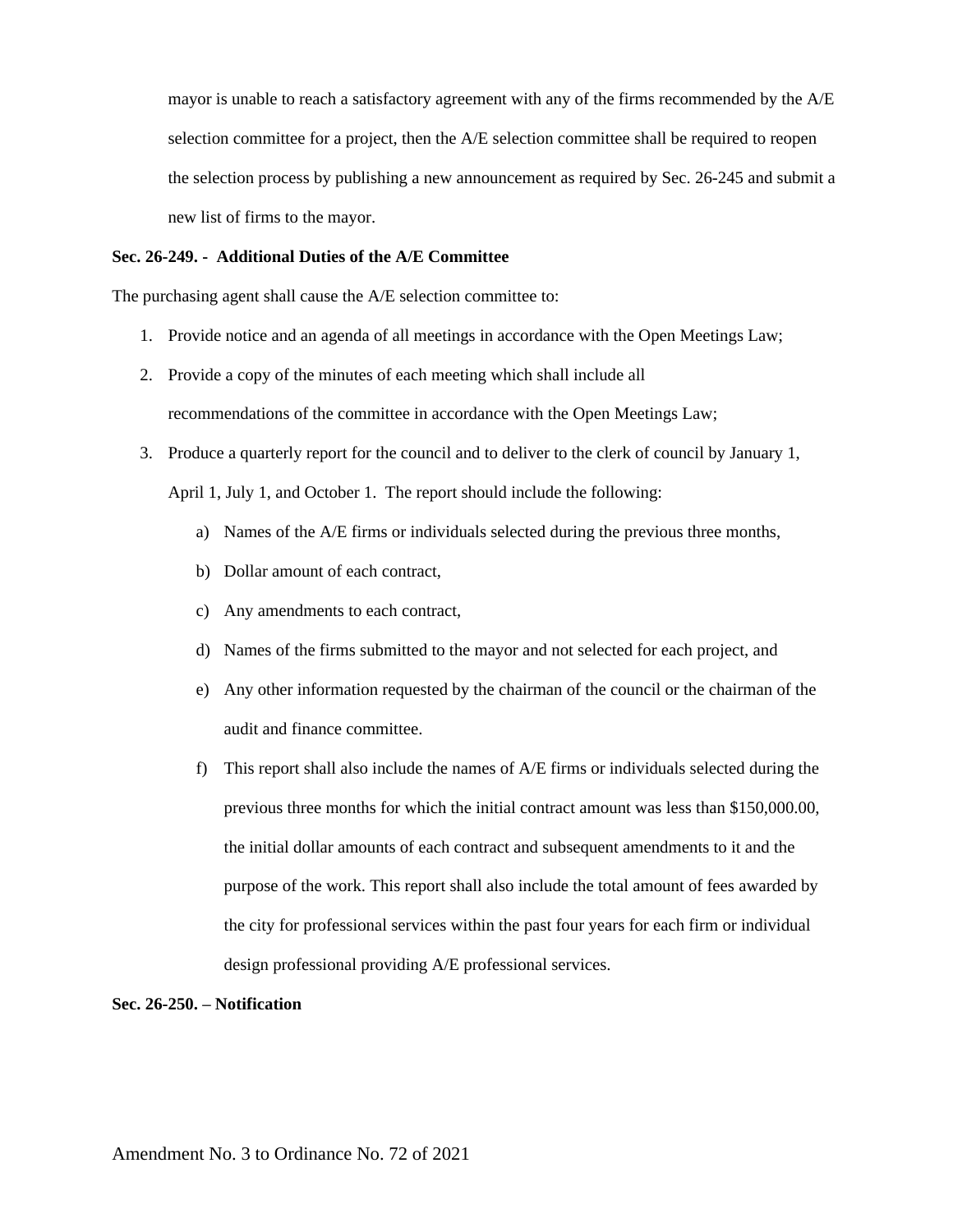All firms or individual design professionals with current SF 330 Forms on file will be sent a notification of public announcement for each project via the City's electronic bid notification and procurement system.

#### **Sec. 26-251. – Prohibited Communications Prior to Selection**

- 1. There shall be a prohibition on communications regarding the solicitation by all submitting firms and/or their representatives with employees of the user agency; the Mayor and/or members of his staff; members of city council and/or their staff; and members of the selection committee during the selection process (beginning at the issuance of any solicitation for services to the contract award and ending once notice is sent to the selected firm.)
- 2. This does not apply to oral communications at pre-submittal conferences, oral presentations before the selection committee, contract negotiations, or communications in writing at any time with any city employee or elected official regarding matters not concerning the competitive selection process.

## **Sec. 26-252. – Post project evaluation**

A post project evaluation shall be conducted by the user agency following completion of any project for which an award is made by the A/E committee and upon completion shall be kept on file with the City of Shreveport Purchasing Division. Post project evaluations shall be utilized in a firm's evaluation for any future projects. Each post project evaluation criterion shall be assigned a score ranging from one (1) to (10). The following criterion shall be considered in post project evaluations:

- 1. Demonstration of knowledge of acceptable design criteria and procedures
- 2. Ability to meet contract requirements with minimum direction
- 3. Quality of plans
- 4. Completion of work within the terms of the contract
- 5. General spirit of cooperation
- 6. Change orders

## **Secs. 26-253 — 26-264. - Reserved.**